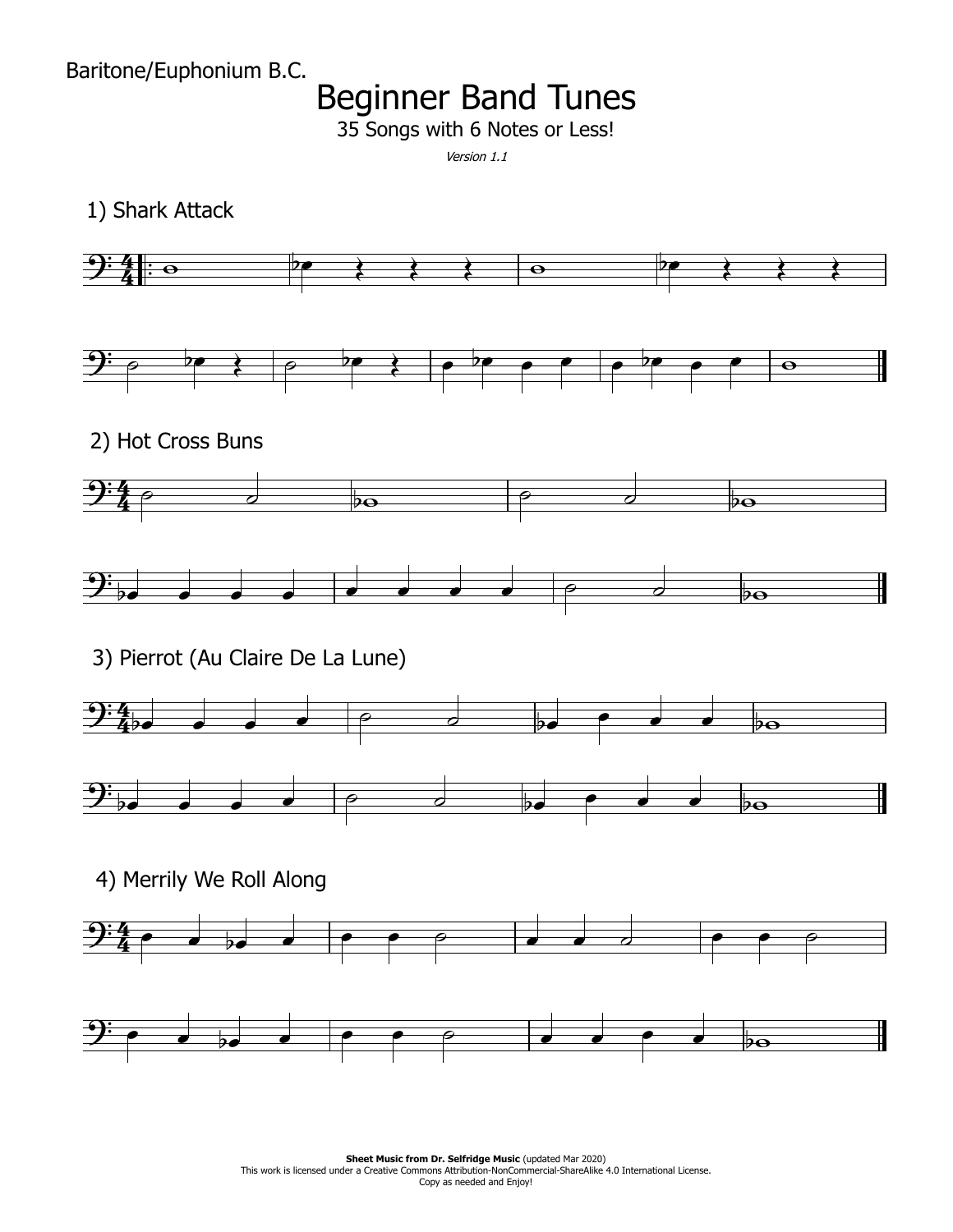5) Minor Buns

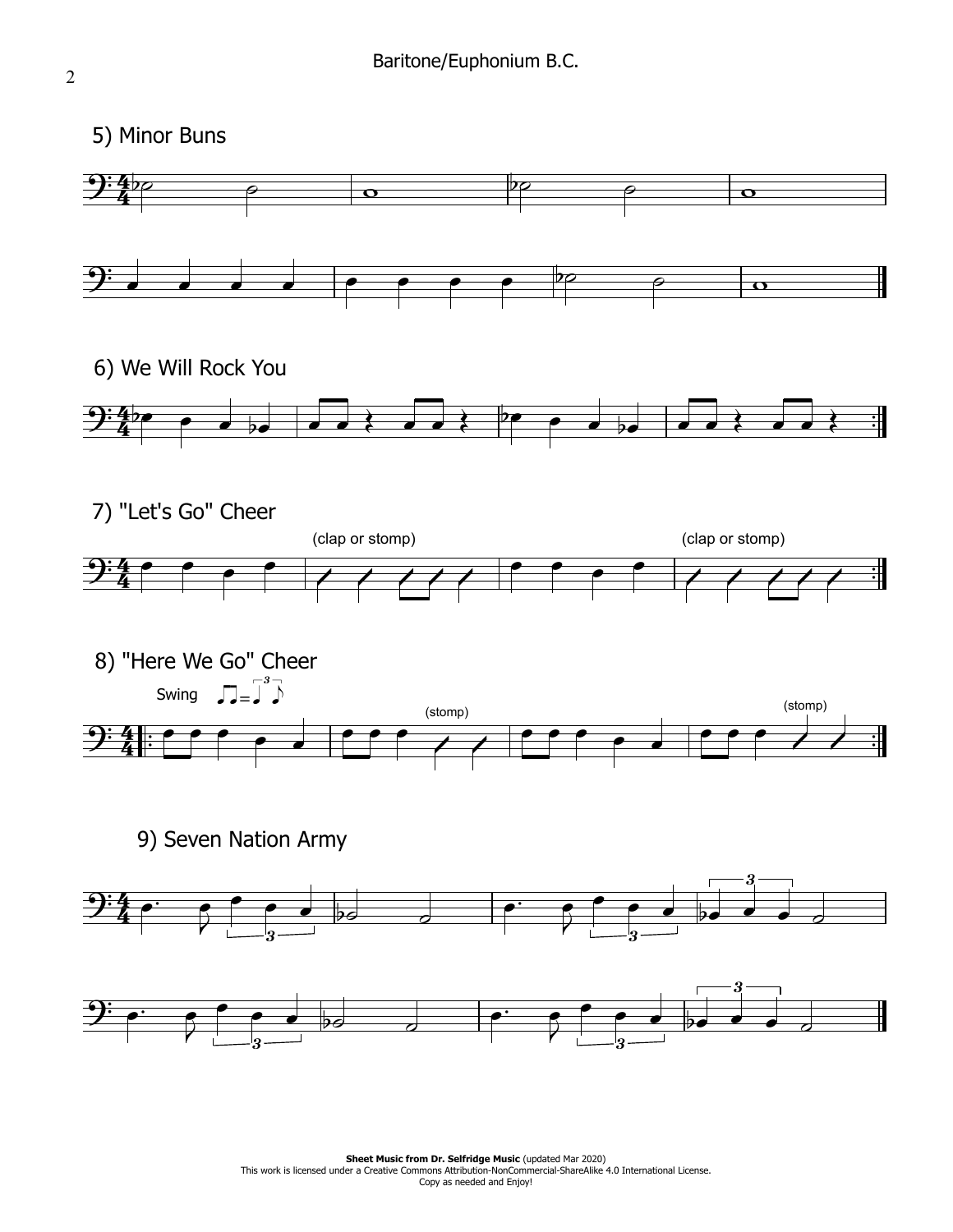

11) Another One Bites the Dust



12) Hot Cross Buns Harmony (Play together with song #2 as a duet with a friend)





13) Mary Had a Little Lamb







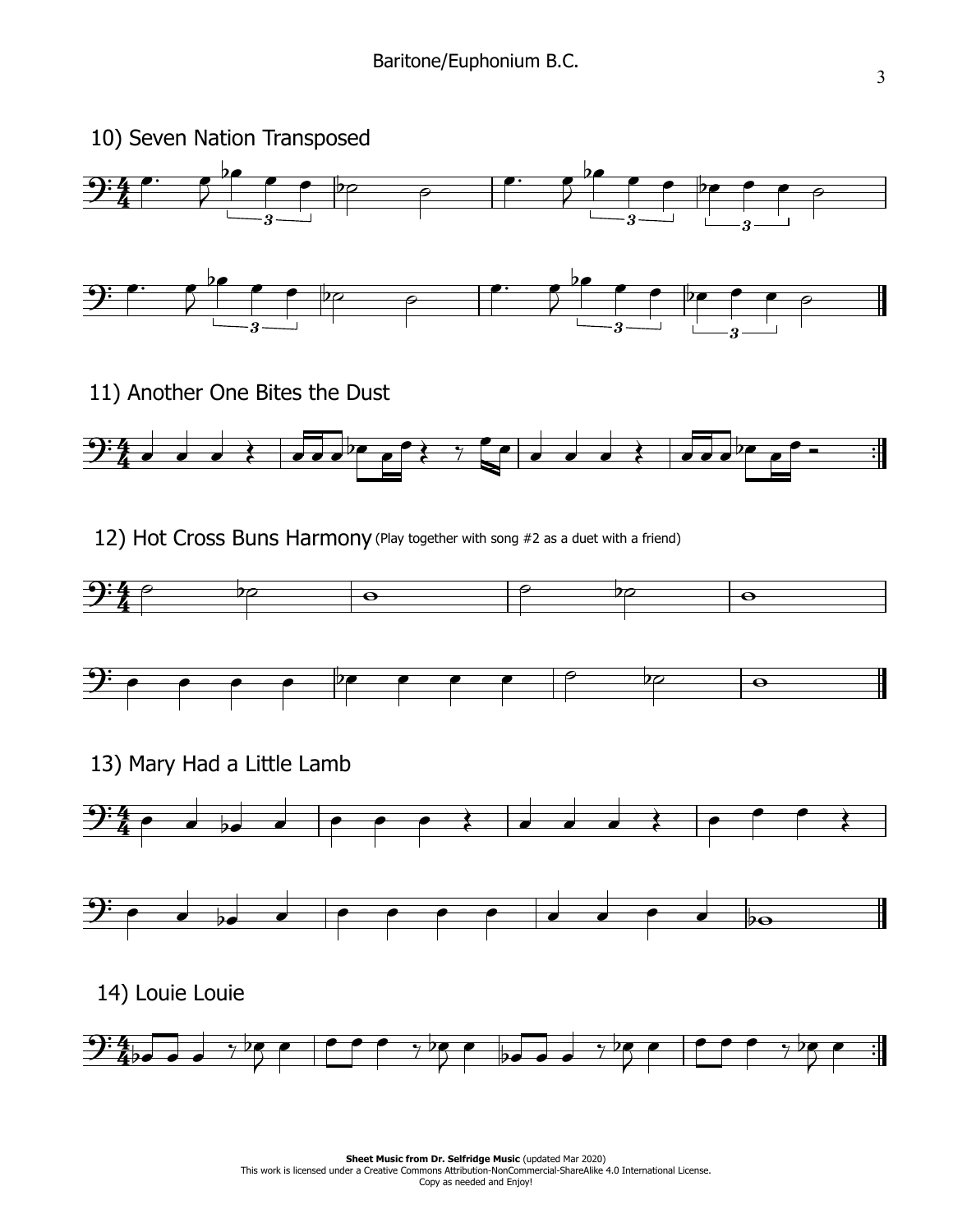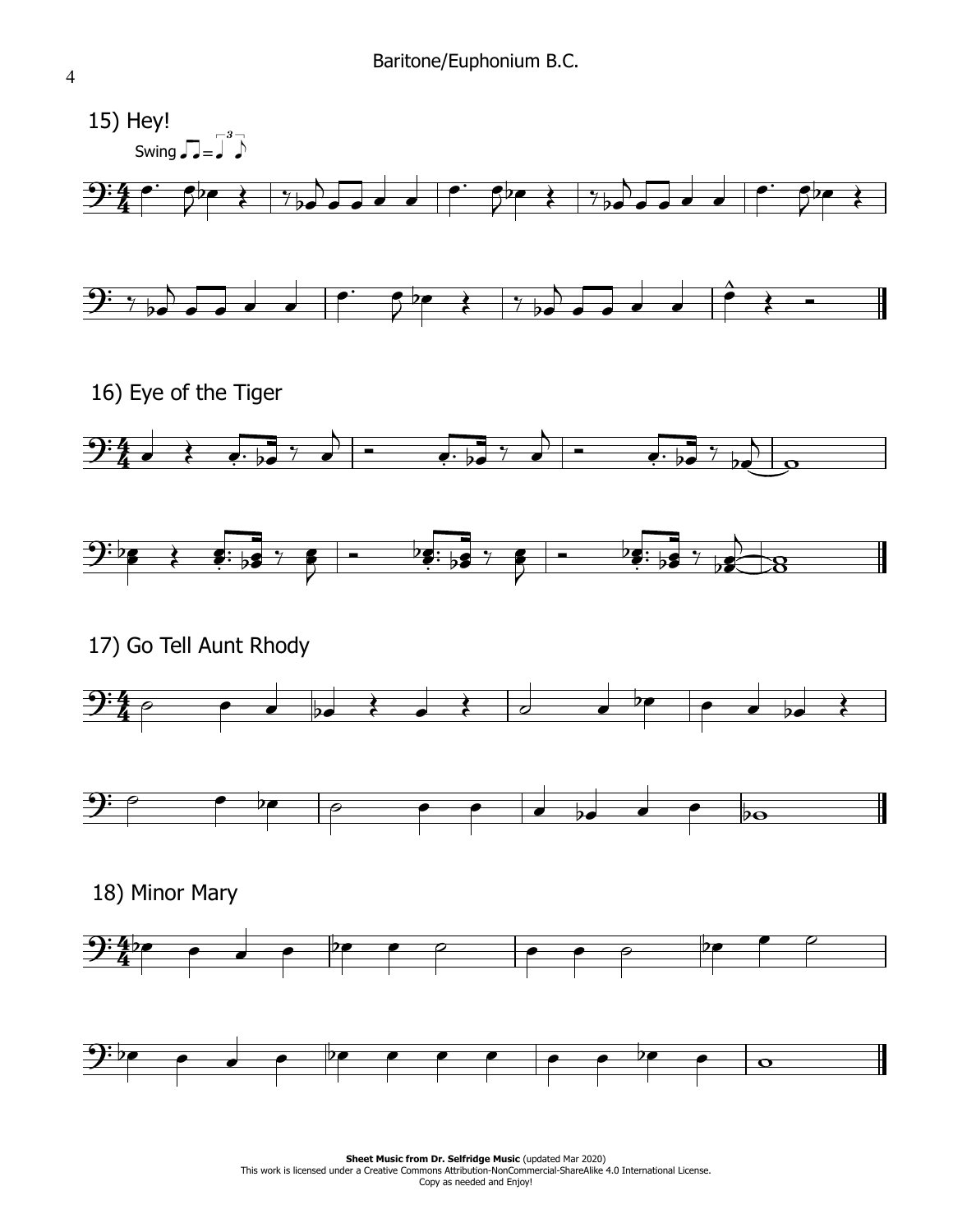19) Twinkle Twinkle

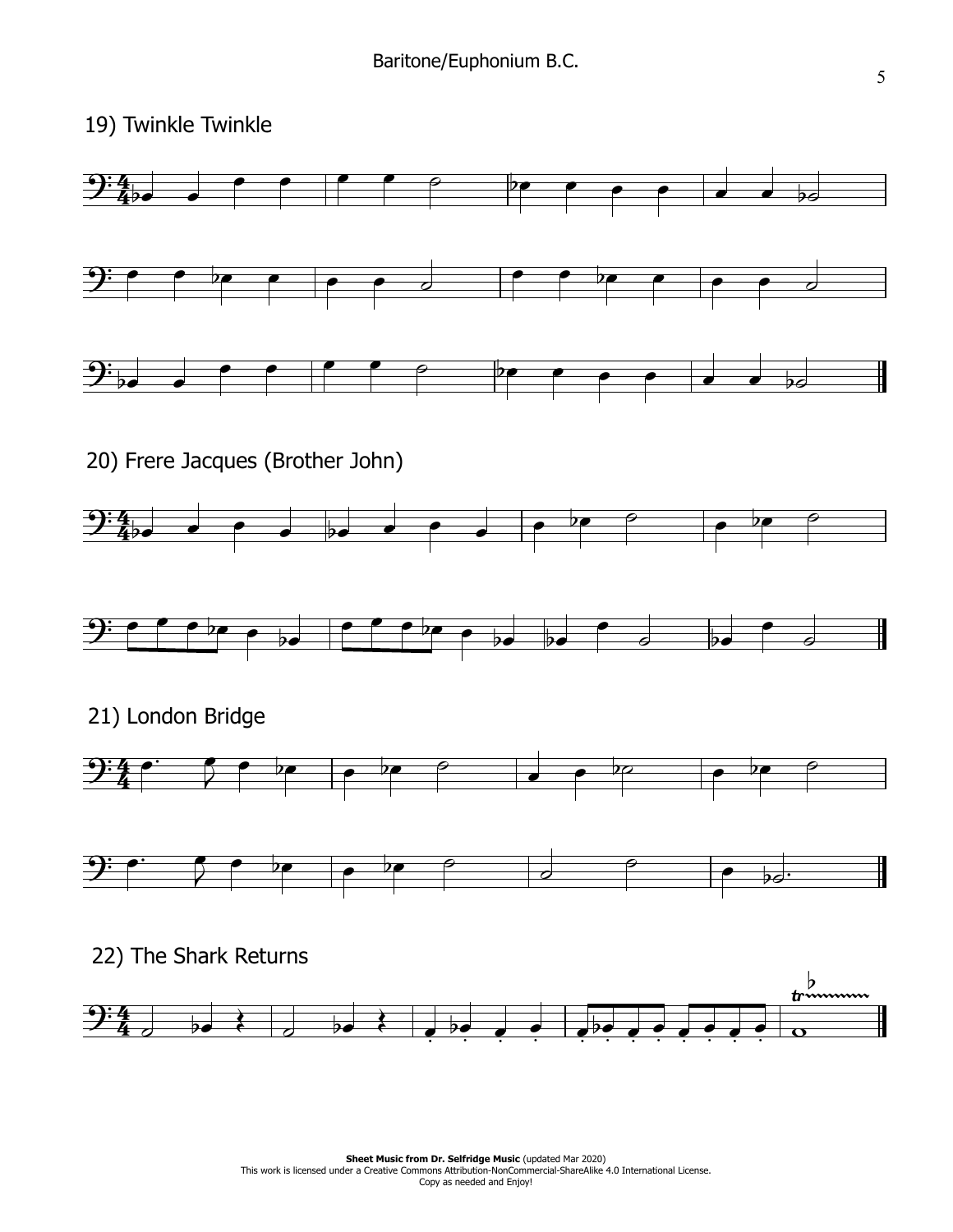

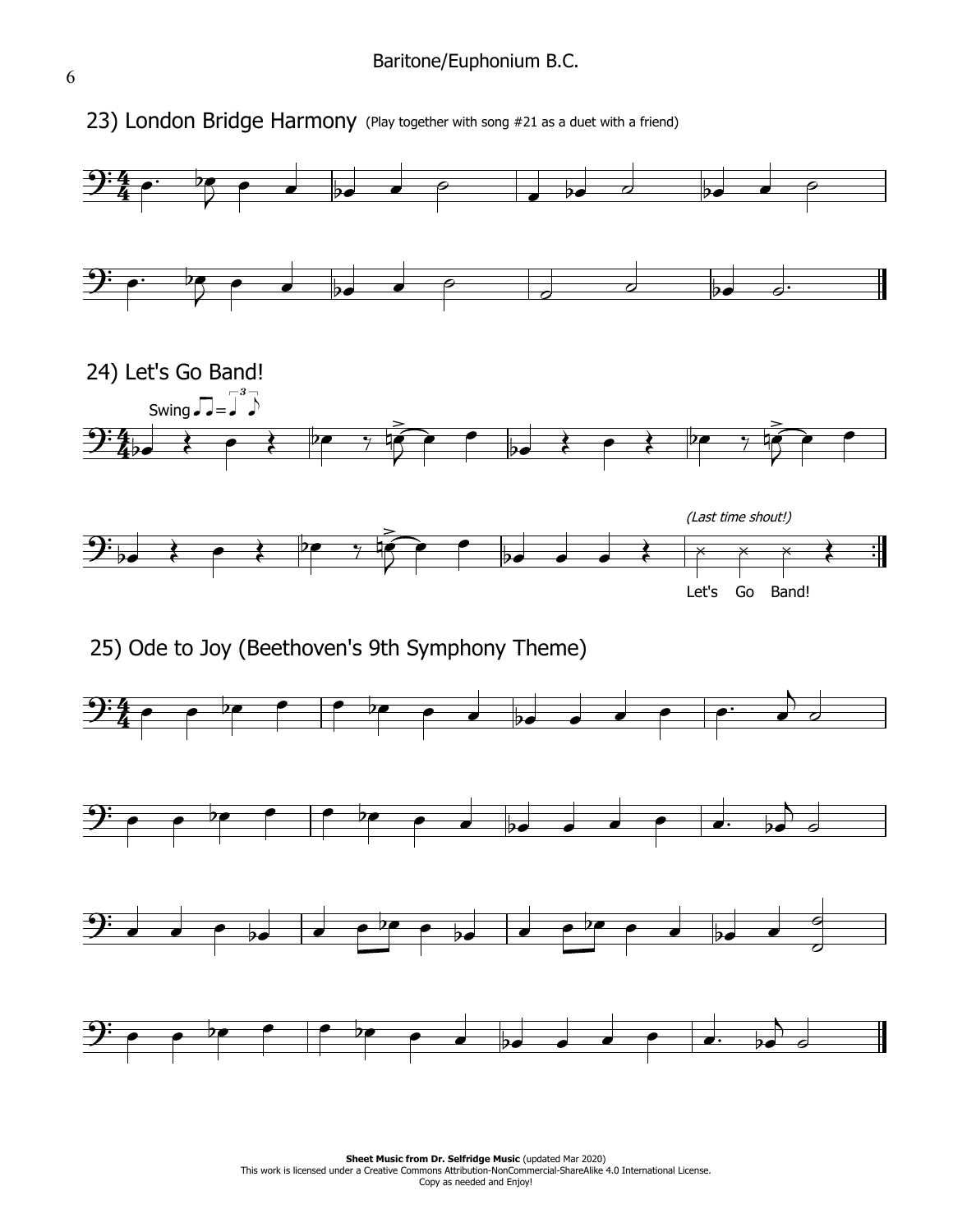26) Theme from New World Symphony (Dvorak)

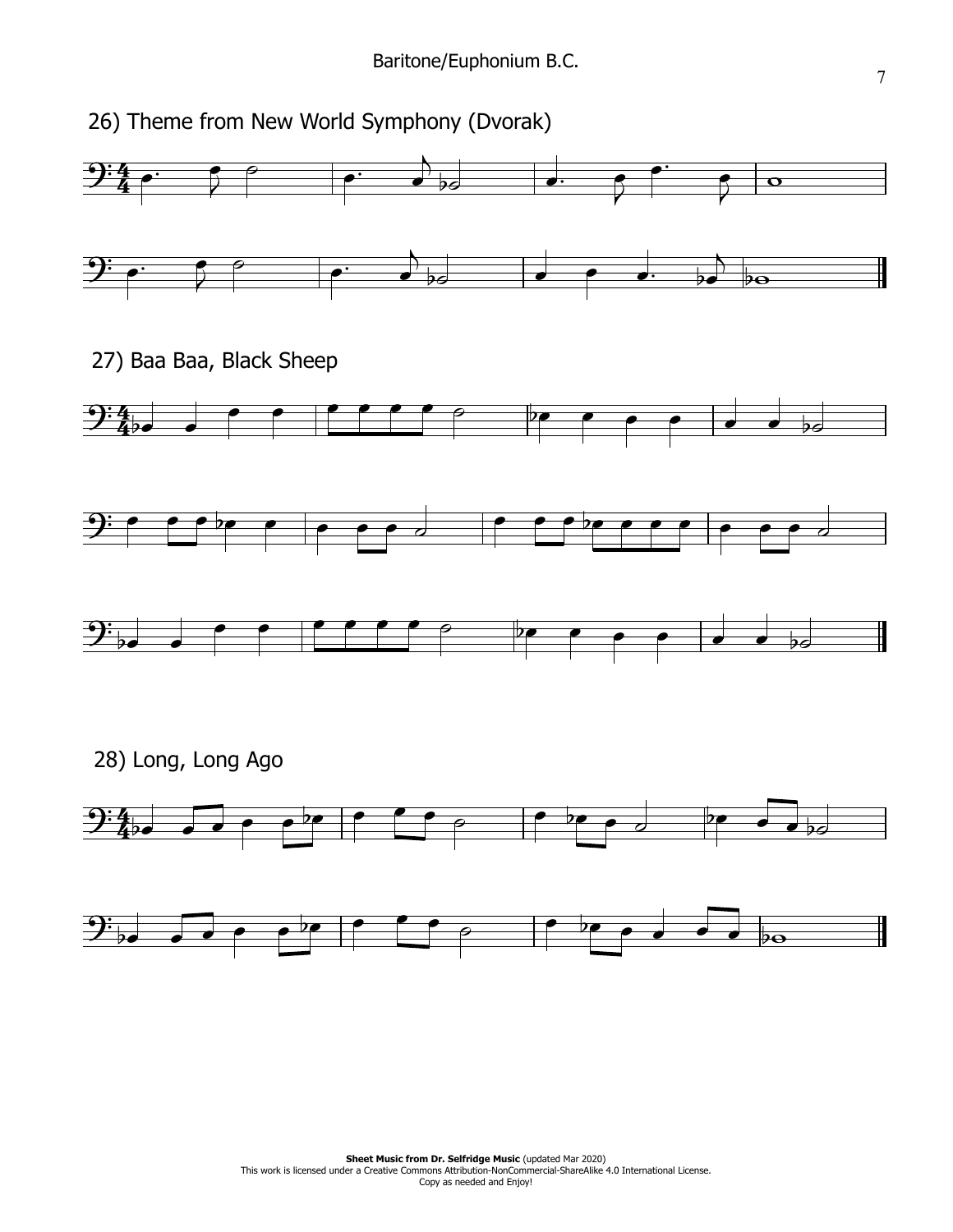

**Sheet Music from Dr. Selfridge Music (updated Mar 2020) Sheet Music from Dr. Selfridge Music** (updated Mar 2020)<br>This work is licensed under a Creative Commons Attribution-NonCommercial-ShareAlike 4.0 International License. Copy as needed and Enjoy!